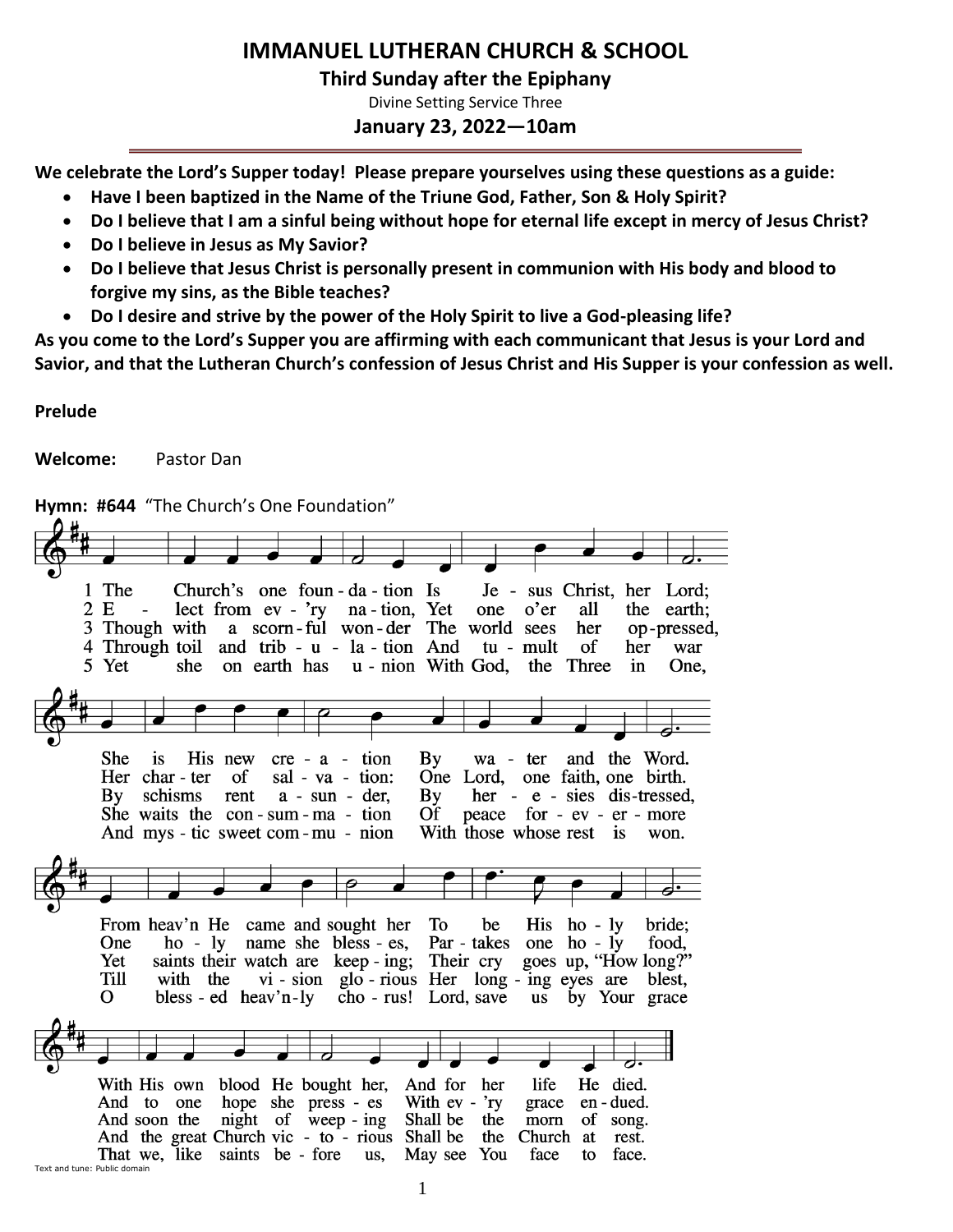# **The Invocation**

Pastor: In the name of the Father, and of the Son, and of the Holy Spirit.

**People: Amen.**

# **The Confession of Sins**

- Pastor: Beloved in the Lord! Let us draw near with a true heart and confess our sins unto God, our Father, beseeching Him in the name of our Lord Jesus Christ to grant us forgiveness.
- Pastor: Our help is in the name of the Lord.
- **People: Who made heaven and earth.**
- Pastor: I said, I will confess my transgressions unto the Lord.
- **People: And You forgave the iniquity of my sin.**
- Pastor: O almighty God, merciful Father,
- **All: I, a poor miserable sinner, confess unto You all my sins and iniquities with which I have ever offended You and justly deserve Your temporal and eternal punishment. But I am heartily sorry for them and sincerely repent of them, and I pray You of Your boundless mercy and for the sake of the holy, innocent, bitter, sufferings and death of Your beloved Son, Jesus Christ, to be gracious and merciful to me, a poor sinful being**

# **The Word of Absolution**

- Pastor: Upon this your confession, I, by virtue of my office, as a called and ordained servant of the Word, announce the grace of God unto all of you, and in the stead and by the command of my Lord Jesus Christ, I forgive you all your sins in the name of the Father and of the Son and of the Holy Spirit.
- **People: Amen.**

# **Introit**

- Pastor: You will arise and have pity on Zion; it is the time to favor her; the appointed time has come. Let this be recorded for a generation to come, so that a people yet to be created may praise the Lord: that He looked down from His holy height; from heave the Lord looked at the earth, to hear the groans of the prisoners, to set free those who were doomed to die, that they may declare in Zion the name of the Lord, and in Jerusalem His praise, when peoples gather together, and kingdoms, to worship the Lord.
- **All: Glory be to the Father and to the Son and to the Holy Ghost; as it was in the beginning, is now and ever shall be, world without end. Amen.**

# **The Kyrie**

**People: Lord, have mercy upon us. Christ, have mercy upon us. Lord, have mercy upon us.**

# **The Gloria in Excelsis**

- P: Glory be to God on high:
- **C: And on earth peace, good will toward men. We praise Thee, we bless Thee, we worship Thee, we glorify Thee, we give thanks to Thee for Thy great glory. O Lord God, heav'nly King, God the Father Almighty. O Lord, The only-begotten Son, Jesus Christ; O Lord God, Lamb of God, Son of the Father, that takest away the sin of the world, have mercy upon us. Thou that takest away the sin of the world, receive our prayer. Thou that sittest at the right hand of God the Father, have mercy upon us. For Thou only art holy; Thou only art the Lord. Thou only, O Christ, with the Holy Ghost, art most high in the glory of God the Father. Amen.**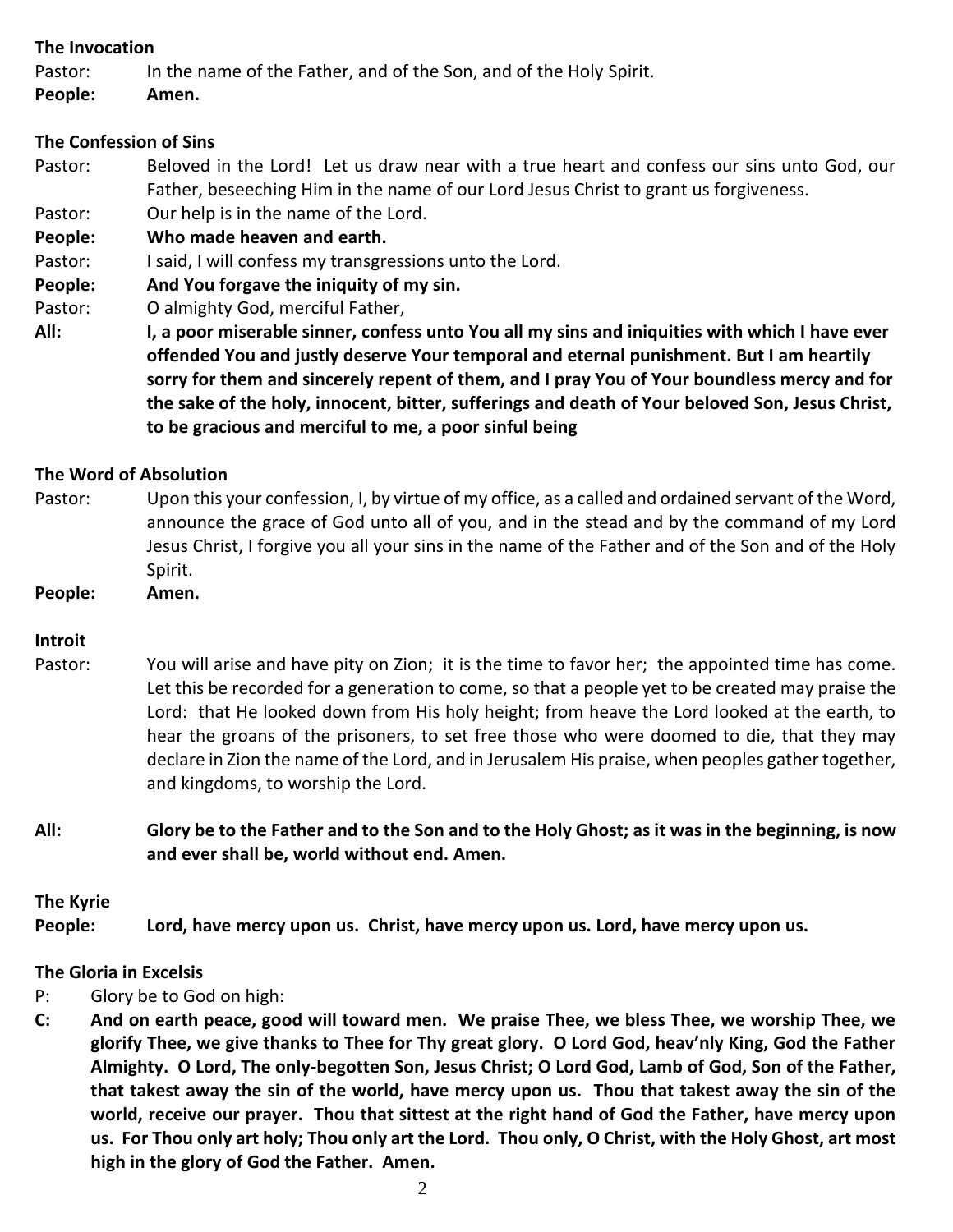## **The Salutation**

Pastor: The Lord be with you.

**People: And with Thy Spirit.**

# **The Collect for The Day**

Pastor: Let us pray:

**People: Almighty and everlasting God, mercifully look upon our infirmities and stretch forth the hand of Your majesty to heal and defend us; through Jesus Christ, Your Son, our Lord, who lives and reigns with You and the Holy Spirit, one God, now and forever. People: Amen.**

# **The Old Testament Reading –** Nehemiah 8:1-3, 5-6, 8-10

<sup>1</sup>And all the people gathered as one man into the square before the Water Gate. And they told Ezra the scribe to bring the Book of the Law of Moses that the LORD had commanded Israel.

<sup>2</sup> So Ezra the priest brought the Law before the assembly, both men and women and all who could understand what they heard, on the first day of the seventh month.

<sup>3</sup> And he read from it facing the square before the Water Gate from early morning until midday, in the presence of the men and the women and those who could understand. And the ears of all the people were attentive to the Book of the Law.

<sup>5</sup> And Ezra opened the book in the sight of all the people, for he was above all the people, and as he opened it all the people stood.

<sup>6</sup> And Ezra blessed the LORD, the great God, and all the people answered, "Amen, Amen," lifting up their hands. And they bowed their heads and worshiped the LORD with their faces to the ground.

<sup>8</sup> They read from the book, from the Law of God, clearly, and they gave the sense, so that the people understood the reading.

<sup>9</sup>And Nehemiah, who was the governor, and Ezra the priest and scribe, and the Levites who taught the people said to all the people, "This day is holy to the LORD your God; do not mourn or weep." For all the people wept as they heard the words of the Law.

<sup>10</sup> Then he said to them, "Go your way. Eat the fat and drink sweet wine and send portions to anyone who has nothing ready, for this day is holy to our Lord. And do not be grieved, for the joy of the LORD is your strength."

Pastor: This is the Word of the Lord.

# **People: Thanks be to God.**

**Special Music:** "Be Thou My Vision" *Hand Bells*

# **Epistle Reading –** 1 Corinthians 12:12-31

 $12$  For just as the body is one and has many members, and all the members of the body, though many, are one body, so it is with Christ.

<sup>13</sup> For in one Spirit we were all baptized into one body—Jews or Greeks, slaves or free—and all were made to drink of one Spirit.

<sup>14</sup> For the body does not consist of one member but of many. <sup>15</sup> If the foot should say, "Because I am not a hand, I do not belong to the body," that would not make it any less a part of the body.

<sup>16</sup> And if the ear should say, "Because I am not an eye, I do not belong to the body," that would not make it any less a part of the body.

<sup>17</sup> If the whole body were an eye, where would be the sense of hearing? If the whole body were an ear, where would be the sense of smell?

 $18$  But as it is, God arranged the members in the body, each one of them, as he chose.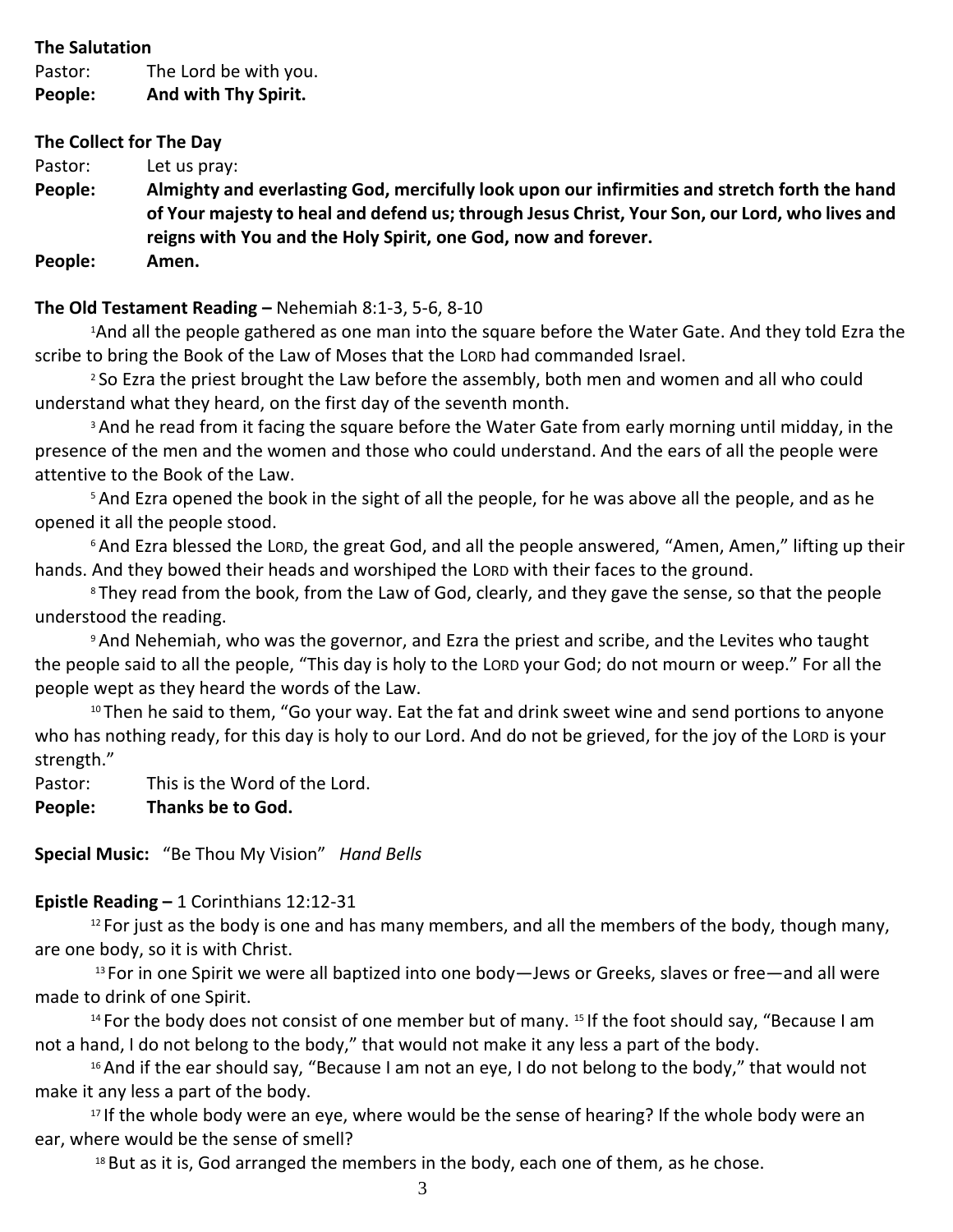$19$  If all were a single member, where would the body be?

<sup>20</sup>As it is, there are many parts, yet one body.

<sup>21</sup> The eye cannot say to the hand, "I have no need of you," nor again the head to the feet, "I have no need of you."

 $22$  On the contrary, the parts of the body that seem to be weaker are indispensable,  $23$  and on those parts of the body that we think less honorable we bestow the greater honor, and our unpresentable parts are treated with greater modesty, <sup>24</sup> which our more presentable parts do not require. But God has so composed the body, giving greater honor to the part that lacked it, <sup>25</sup> that there may be no division in the body, but that the members may have the same care for one another.

<sup>26</sup> If one member suffers, all suffer together; if one member is honored, all rejoice together.

<sup>27</sup> Now you are the body of Christ and individually members of it.

<sup>28</sup> And God has appointed in the church first apostles, second prophets, third teachers, then miracles, then gifts of healing, helping, administrating, and various kinds of tongues.

<sup>29</sup> Are all apostles? Are all prophets? Are all teachers? Do all work miracles?

30 Do all possess gifts of healing? Do all speak with tongues? Do all interpret? 31 But earnestly desire the higher gifts. And I will show you a still more excellent way.

Pastor: This is the Word of the Lord.

**People: Thanks be to God.**

# **Alleluia and Verse**

**All: Alleluia. Alleluia. Alleluia.**

# **The Gospel**

Pastor: The Holy Gospel is written in the  $4<sup>th</sup>$  chapter of St. Luke beginning at the 16<sup>th</sup> verse.

# **People: Glory be to Thee, O Lord!**

<sup>16</sup> And he came to Nazareth, where he had been brought up. And as was his custom, he went to the synagogue on the Sabbath day, and he stood up to read.

<sup>17</sup> And the scroll of the prophet Isaiah was given to him. He unrolled the scroll and found the place where it was written, 18 "The Spirit of the Lord is upon me, because he has anointed me to proclaim good news to the poor. He has sent me to proclaim liberty to the captives and recovering of sight to the blind, to set at liberty those who are oppressed,  $19$  to proclaim the year of the Lord's favor."

<sup>20</sup> And he rolled up the scroll and gave it back to the attendant and sat down. And the eyes of all in the synagogue were fixed on him.

 $21$  And he began to say to them, "Today this Scripture has been fulfilled in your hearing."

<sup>22</sup> And all spoke well of him and marveled at the gracious words that were coming from his mouth. And they said, "Is not this Joseph's son?"

<sup>23</sup> And he said to them, "Doubtless you will quote to me this proverb, "'Physician, heal yourself." What we have heard you did at Capernaum, do here in your hometown as well.'"

<sup>24</sup> And he said, "Truly, I say to you, no prophet is acceptable in his hometown.

<sup>25</sup> But in truth, I tell you, there were many widows in Israel in the days of Elijah, when the heavens were shut up three years and six months, and a great famine came over all the land, <sup>26</sup> and Elijah was sent to none of them but only to Zarephath, in the land of Sidon, to a woman who was a widow.

<sup>27</sup> And there were many lepers<sup>[\[a\]](https://www.biblegateway.com/passage/?search=Luke+4%3A16-30&version=ESV#fen-ESV-25082a)</sup> in Israel in the time of the prophet Elisha, and none of them was cleansed, but only Naaman the Syrian."

28 When they heard these things, all in the synagogue were filled with wrath.

<sup>29</sup> And they rose up and drove him out of the town and brought him to the brow of the hill on which their town was built, so that they could throw him down the cliff. <sup>30</sup> But passing through their midst, he went away.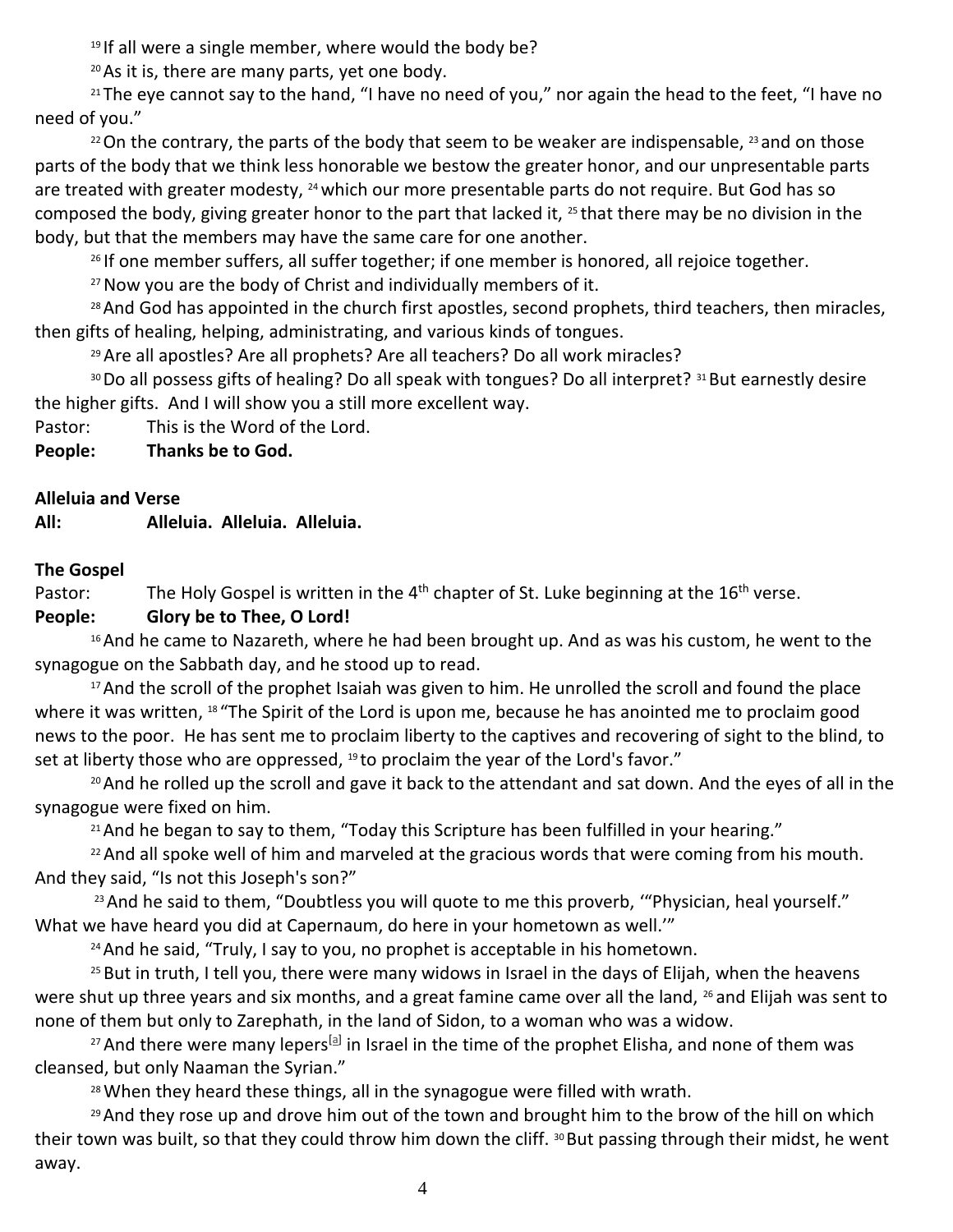Pastor: This is the Gospel of our Lord.

**People: Praise be to Thee, O Christ!**

**The Apostles Creed** 

**All: I believe in God the Father Almighty, Maker of heaven and earth.** 

**And in Jesus Christ His only Son, our Lord; Who was conceived by the Holy Spirit, Born of the Virgin Mary; suffered under Pontius Pilate, was crucified, died and was buried; He descended into hell; The third day He rose again from the dead; He ascended into heaven and sits at the right hand of God the Father Almighty; From thence He will come to judge the living and the dead.**

**I believe in the Holy Spirit; the holy Christian Church, the communion of saints; the forgiveness of sins; the resurrection of the body; and life everlasting. Amen.**

**Hymn #651** "I Love your Kingdom, Lord"



Text and tune: Public dom

**Sermon:** "Members of What?" *1 Corinthians 12:12-30*

# **The Offertory**

**All: Create in me a clean heart, O God, and renew a right Spirit within me. Cast me not away from Thy presence, and take not Thy Holy Spirit from me. Restore unto me the joy of Thy Salvation; and uphold me with Thy free Spirit. Amen.**

# **Offering**

# **The Prayers**

Peace & comfort for the family of Jacob Hofman, 20 yr old alumni of ILS and member of ILC Peace & comfort for the family of George Hunter, cousin of Jacquelyn Hahn Strength & comfort for Cheryl Ford & family, as she in under hospice care Healing for Sessums Elementary Teacher, Rachel Sorensen, in an unexplained coma

(*Please help us keep our attendance numbers accurate by filling out the attendance cards and giving to Ushers at communion.)*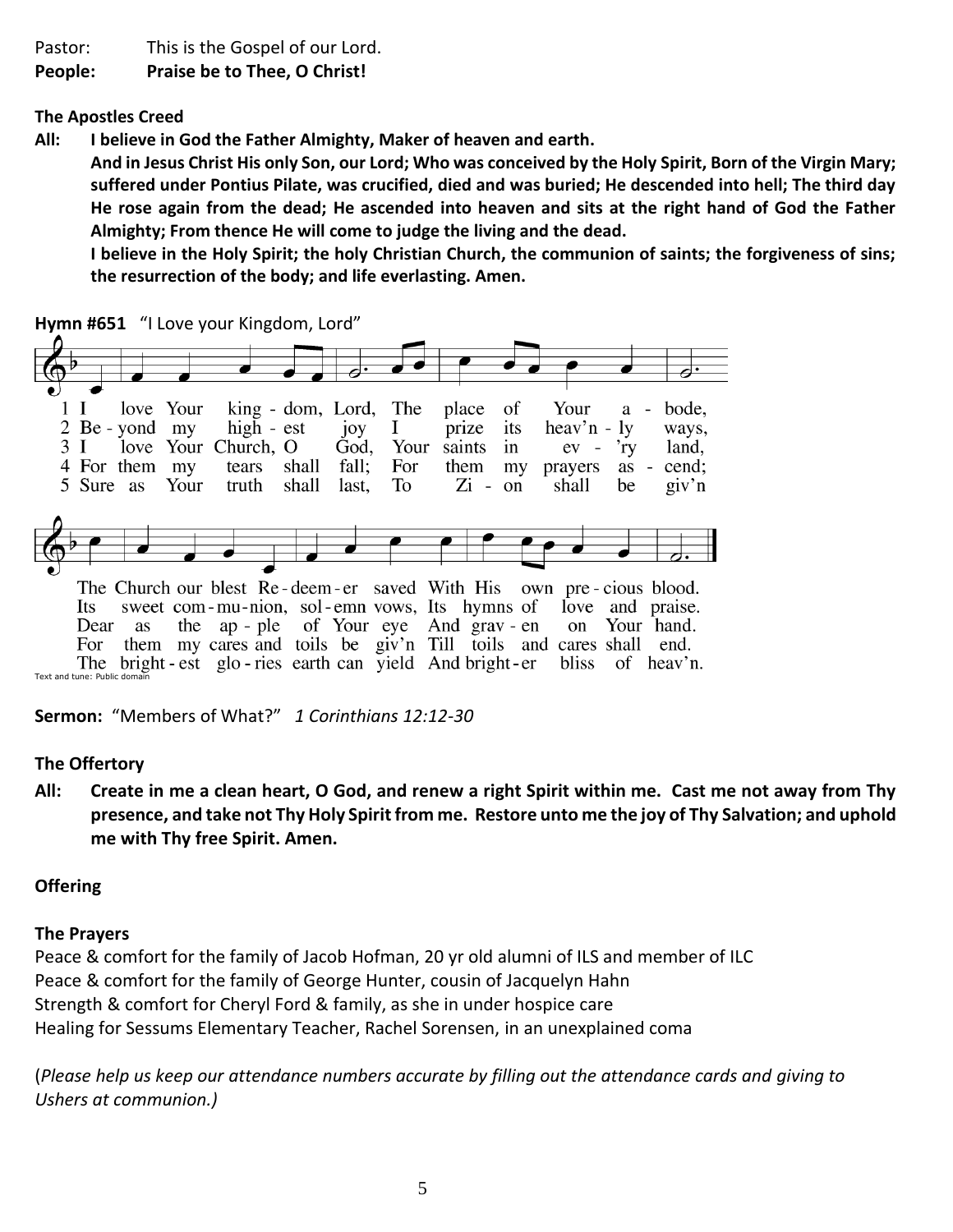# **The Lord's Prayer**

**All: Our Father who art in heaven, hallowed be Thy name, Thy kingdom come, Thy will be done on earth as it is in heaven; give us this day our daily bread; and forgive us our trespasses as we forgive those who trespass against us; and lead us not into temptation, but deliver us from evil. For thine is the kingdom and the power and the glory forever and ever. Amen.**

| <b>Preface</b> |                                            |
|----------------|--------------------------------------------|
| Pastor:        | The Lord be with you.                      |
| People:        | And with thy spirit.                       |
| Pastor:        | Lift up your hearts.                       |
| People:        | We lift them up unto the Lord.             |
| Pastor:        | Let us give thanks unto the Lord, our God. |
| People:        | It is meet and right so to do.             |

# **Sanctus**

**People: Holy, holy, holy Lord God of Sabaoth; heav'n and earth are full of Thy glory. Hosanna, hosanna, hosanna in the highest. Blessed is He, blessed is He, blessed is He that cometh in the name of the Lord. Hosanna, hosanna, hosanna in the highest.**

## **The Words of Institution**

Pastor: Our Lord Jesus Christ, on the night when He was betrayed, took bread, and when He had given thanks, he broke it and gave it to the disciples and said: "Take, eat; this is My body, which is given for you. This do in remembrance of Me." In the same way also He took the cup after supper, and when He had given thanks, He gave it to them, saying: "Drink of it, all of you; this cup is the New Testament in My blood, which is shed for you for the forgiveness of sins. This do, as often as you drink it, in remembrance of Me."

#### **Pax Domini**

- Pastor: The peace of the Lord be with you always.
- **People: Amen.**

# **Agnus Dei**

**People: O Christ, Thou Lamb of God, that takest away the sin of the world, have mercy upon us. O Christ, Thou Lamb of God, that takest away the sin of the world, have mercy upon us. O Christ, Thou Lamb of God, that takest away the sin of the world, grant us Thy peace. Amen.**

#### **Distribution**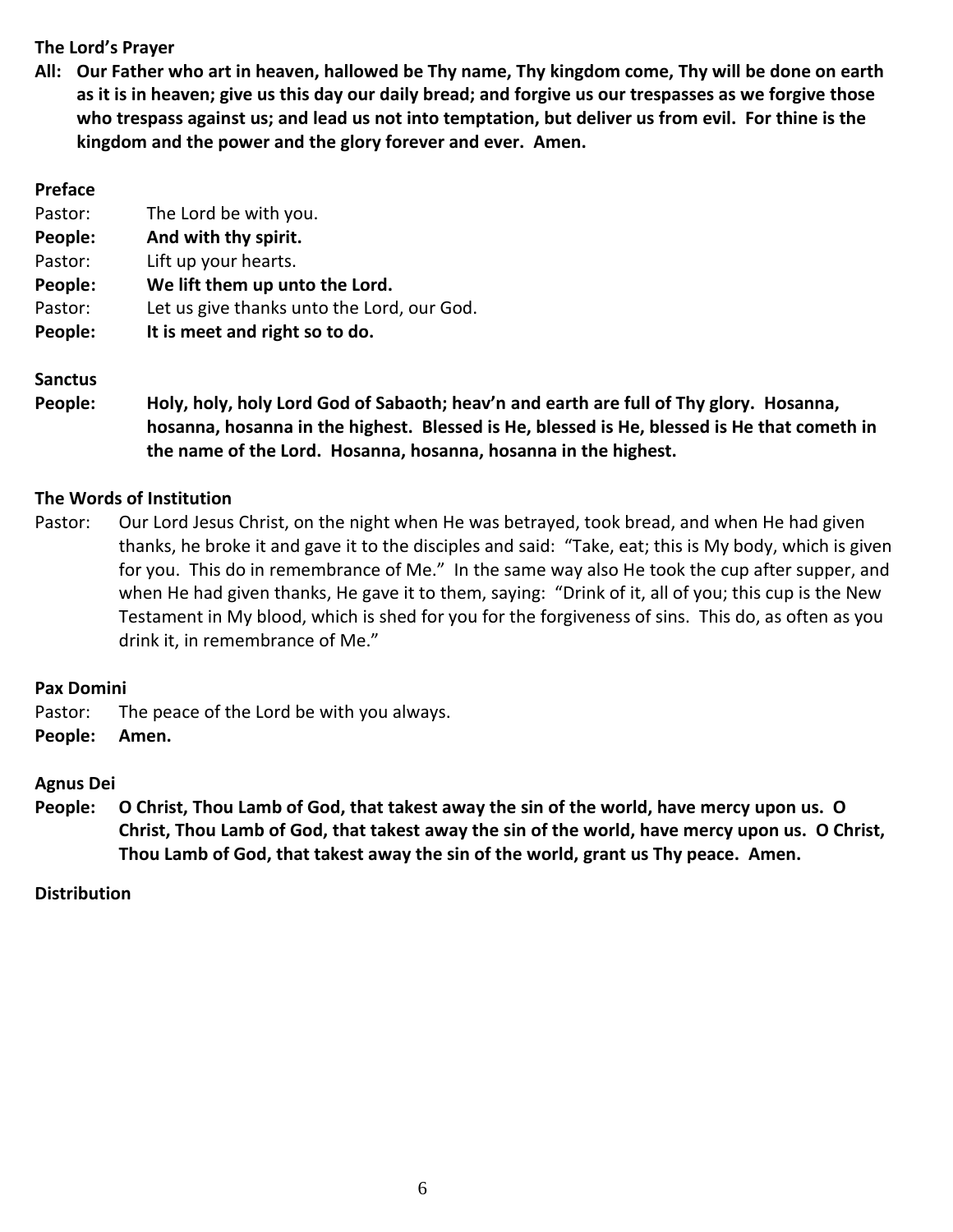

# **Nunc Dimittis**

**People: Lord, now lettest Thou Thy servant depart in peace according to Thy word, for mine eyes have seen Thy salvation, which Thou hast prepared before the face of all people, a light to lighten the Gentiles and the glory of Thy people Israel. Glory be to the Father and to the Son and to the Holy Ghost; as it was in the beginning, is now, and ever shall be, world without end. Amen.**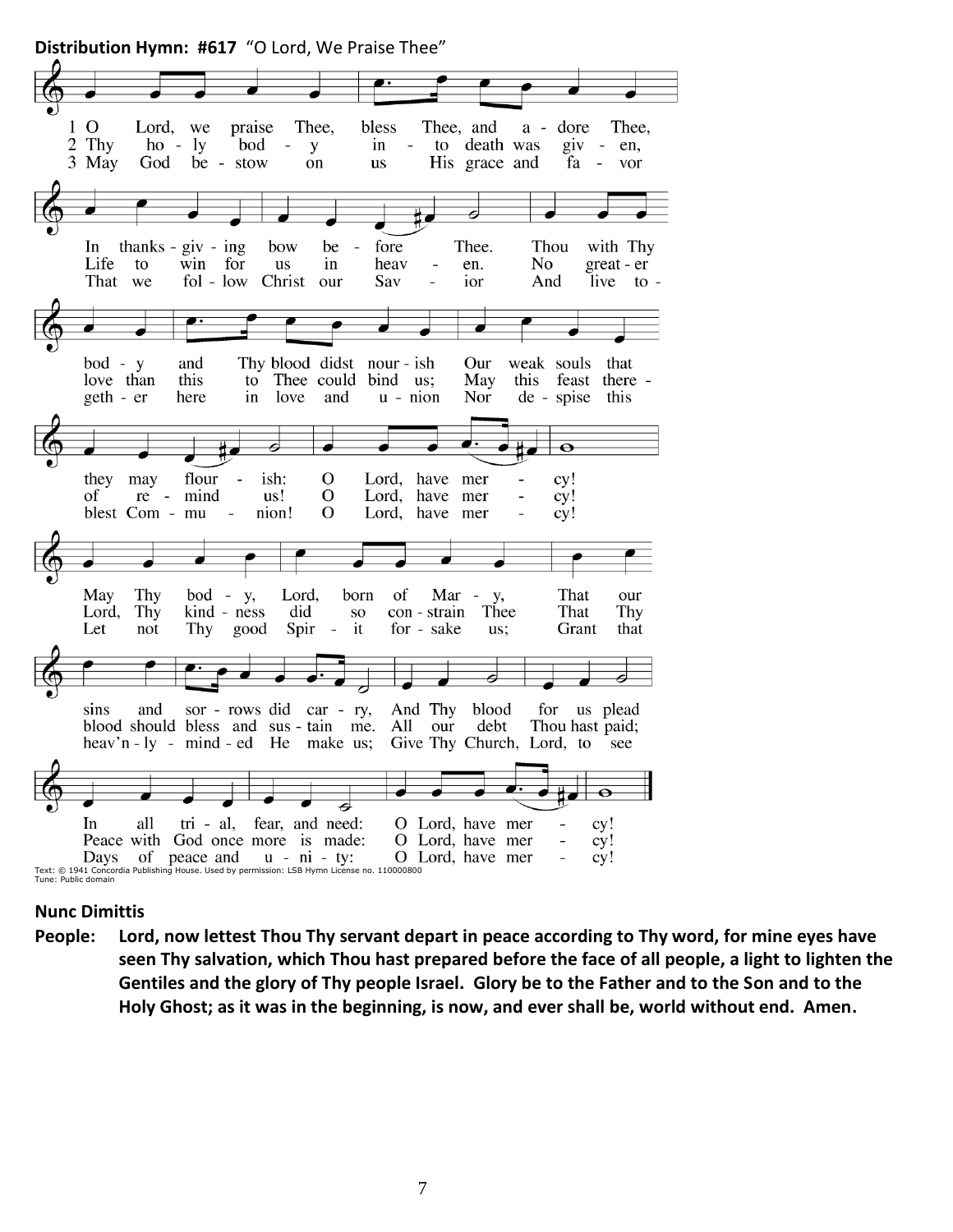#### **Post Communion Collect**

Pastor: Let us pray

**People: We give thanks to You, almighty God, that You have refreshed us through this salutary gift, and we implore You that of Your mercy You would strengthen us through the same in faith toward You and in fervent love toward one another; through Jesus Christ, Your Son, our Lord, who lives and reigns with You and the Holy Spirit, one God, now and forever.** 

#### **Salutation and Benedicamus**

Pastor: The Lord be with you**.**

- **People: And with thy spirit.**
- Pastor: Bless we the Lord.
- **People: Thanks be to God.**

#### **The Benediction**

Pastor: The Lord bless you and keep you.

The Lord make His face shine upon you and be gracious unto you. The Lord lift up His countenance upon you and give you peace.

**People: Amen, Amen, Amen!**

**The Closing Hymn #924** "Lord, Dismiss Us with Your Blessing"

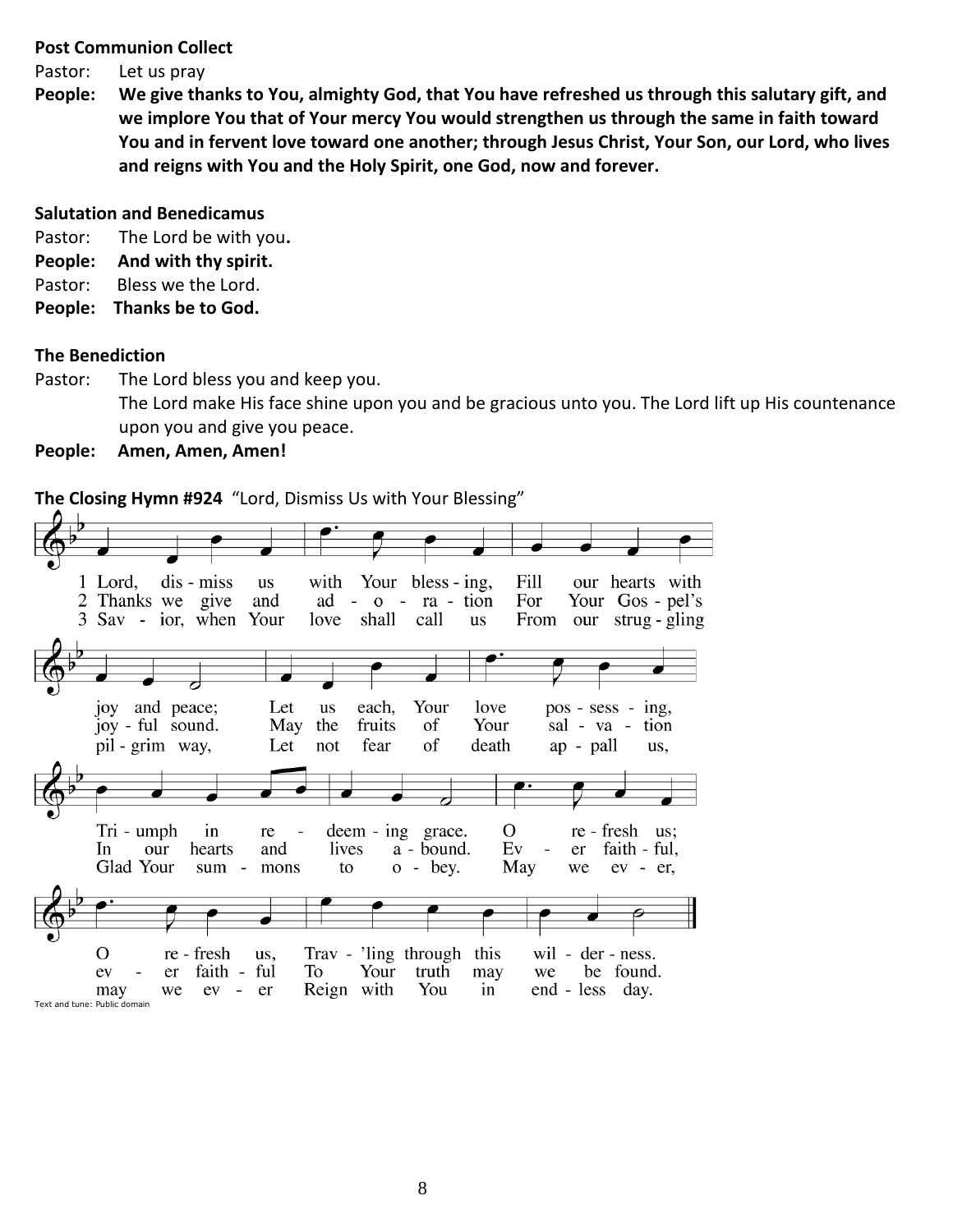#### **Our Vision**

**All: Through Word and Sacrament ministry, we share the love, joy, and peace of Jesus Christ among ourselves and with those around us.**

- Pastor: Our worship has ended, our service now begins. Let us go in peace**.**
- **All: And serve the Lord**

**Altar flowers are placed to the glory of God and in honor of a Happy Birthday to Molly Wilcox.**

*Words cannot express my gratitude and thanks for the wonderful people at Immanuel that saved my life. I am forever in your debt. ~ Sincerely, Jack Stallings*

## *Wow! This is for me?*

*I can't even thank you all enough. I was overwhelmed at the whole day Sunday. It was too good for me. The service, the party, the singing, the testimonies, and all the wonderful cards and gifts were just over the top. The best thing I thank you for is the opportunity to preach and teach the Word of God for 22 years. It has been a great privilege to serve Immanuel Lutheran and School.*

*We also rejoice that our brother Jack is now home from the hospital and doing well. Thank you all. "O give thanks unto the Lord for He is good and His mercies endure forever."*

*Blessings,*

*Pastor Ken Farnsworth*

# *The Hispanic Congregation service wants to give thanks to this beautiful family of Immanuel. Each one of you reflects the love of Jesus Christ and together we will grow the kingdom of God Blessings Pastor Miguel and Katherine*

*Services will be live-streamed and a recording of service will be posted by the end of the day.* 

# *Please keep the church office updated on prayers that have been asked to be kept on indefinitely, military and ones for continued healing or cancer treatments.*

#### **Continued Prayers**

Peace & comfort for the family of Margaret Yoakum, mother of Pastor Yoakum We pray to God our Lord for the new Hispanic Mission in Immanuel and that through the Holy Spirit he will give us guidance to share the Gospel with new families. Employment for those struggling to find a job

# **Healing** Joe Tumlin Jack Stallings Andrew Tumlin Nancy Thorne Baby & mother-in-law of nephew of Tammie Farnsworth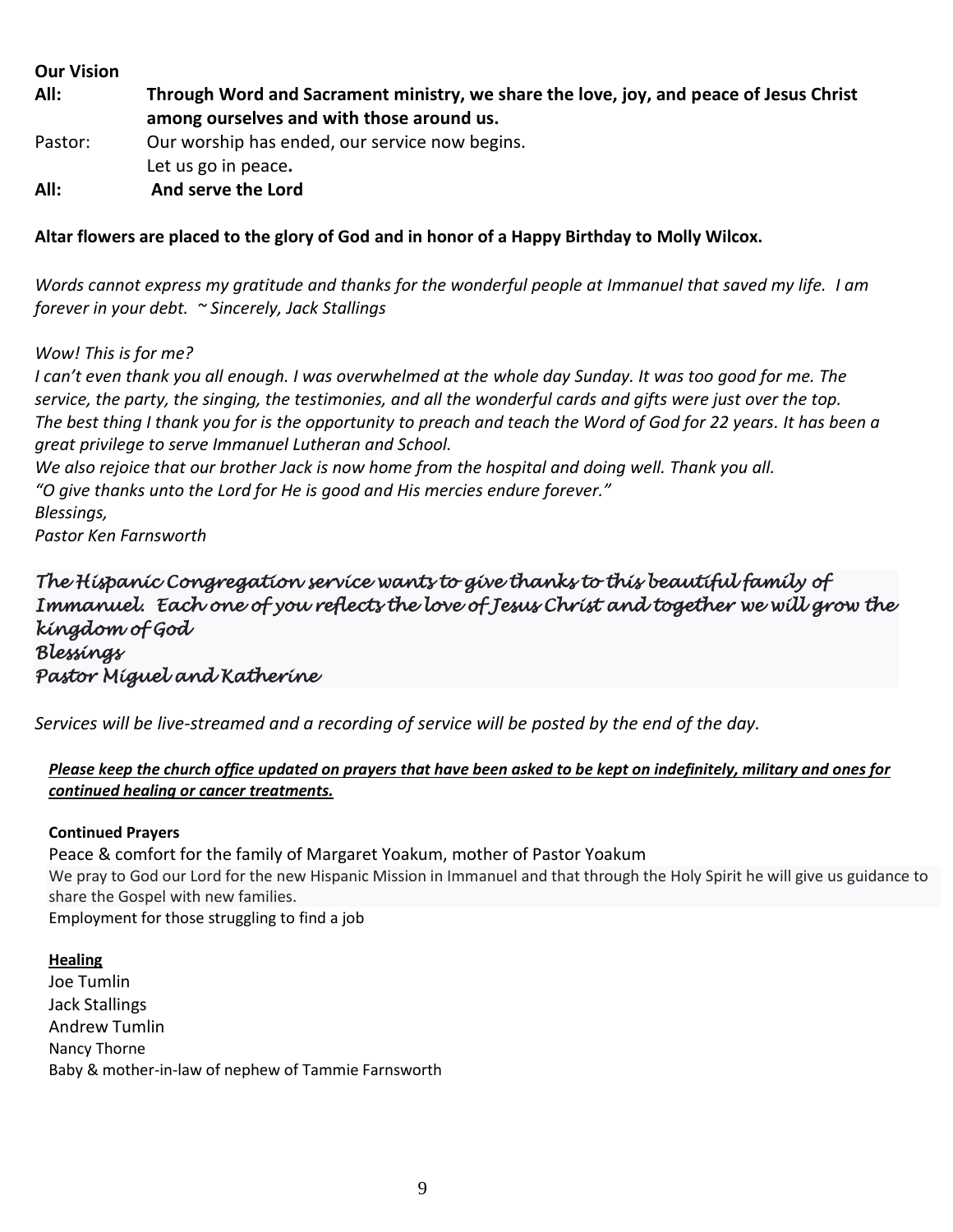#### **Battling with Cancer or Serious Illness**

Matt Calli, friend of the Farnsworth's Dr. Khalid Mahmood, father of Farrah Briggs Richard Seedroff Barbara Knott Amber, mother of Emma Bieske Yvonne Lenzen, grandmother of Grace Sierra Gloria McNail, aunt of Susan Tumlin Pat, suffering with dementia, Aunt of Beth Hutches Joann, friend of Beth Hutches Anona, friend of Susan Tumlin Cathy Nichols with terminal cancer, mother of Cathy Wilson Raymond, brother of Barbara LaVere David, brother of Larry Habeck Barbara LaVere Tracy, cousin of Jacquelyn Hahn Lisa Steinbrueck, niece of the Steinbrueck's Alan Sparks Don Swisher, step-father of Larry Habeck Bill, (w/brain cancer) uncle of Brian Littrel David Parkinson, brother of Betty Loraamm Tom Meyferth

#### **PRAYERS FOR THOSE SERVING OUR COUNTRY Safety for… and strength for families:**

Matthew Reikowski as he is deployed on the Carl S. Vinson Logan Crouse, US Army, great-nephew of Joan Crouse, stationed at Ft. Campbell in NC Carson Crouse, US Army, great-nephew of Joan Crouse, stationed at Ft. Bragg Samuel Drake, Captain stationed at Holloman AFB in Alamogordo, NM, son of Kerry Drake Xander Ritter, USMC, deployed to Okinawa, Japan Matthew Albers, Major in USAF and in command in Sacramento, CA, son of Deb Albers Gavin Mattson, para-rescue man, stationed in the Panhandle of FL, grandson of Edith Mattson Jeremy Brockmeier (USMC) & family, stationed in South Korea, son of Jerry and Janice Brockmeier **ALSO, FOR ALL LAW ENFORCEMENT OFFICERS AND FIRST RESPONDERS**

#### **PRAYERS FOR OUR FAMILIES**

Sunday: Greg & Laura Rosa Monday: Milo & Teri Rozehnal Tuesday: Tony & Mary Russo, Christine Wed: Julie Ryden Thursday: Craig Sawicki, Toni Friday: Dorothy Schone Saturday: Steve & Sheryl Schumacher, Ethan

#### **PRAYERS FOR OUR SCHOOL STUDENTS & FAMILIES**

Sunday Libby Powell Monday: Chloe Quintana Tuesday: Aiden Pigford Wed: Sami Rahman Thurs: Aria Ramierz Friday: Lilah Rankin Saturday Alice Reid